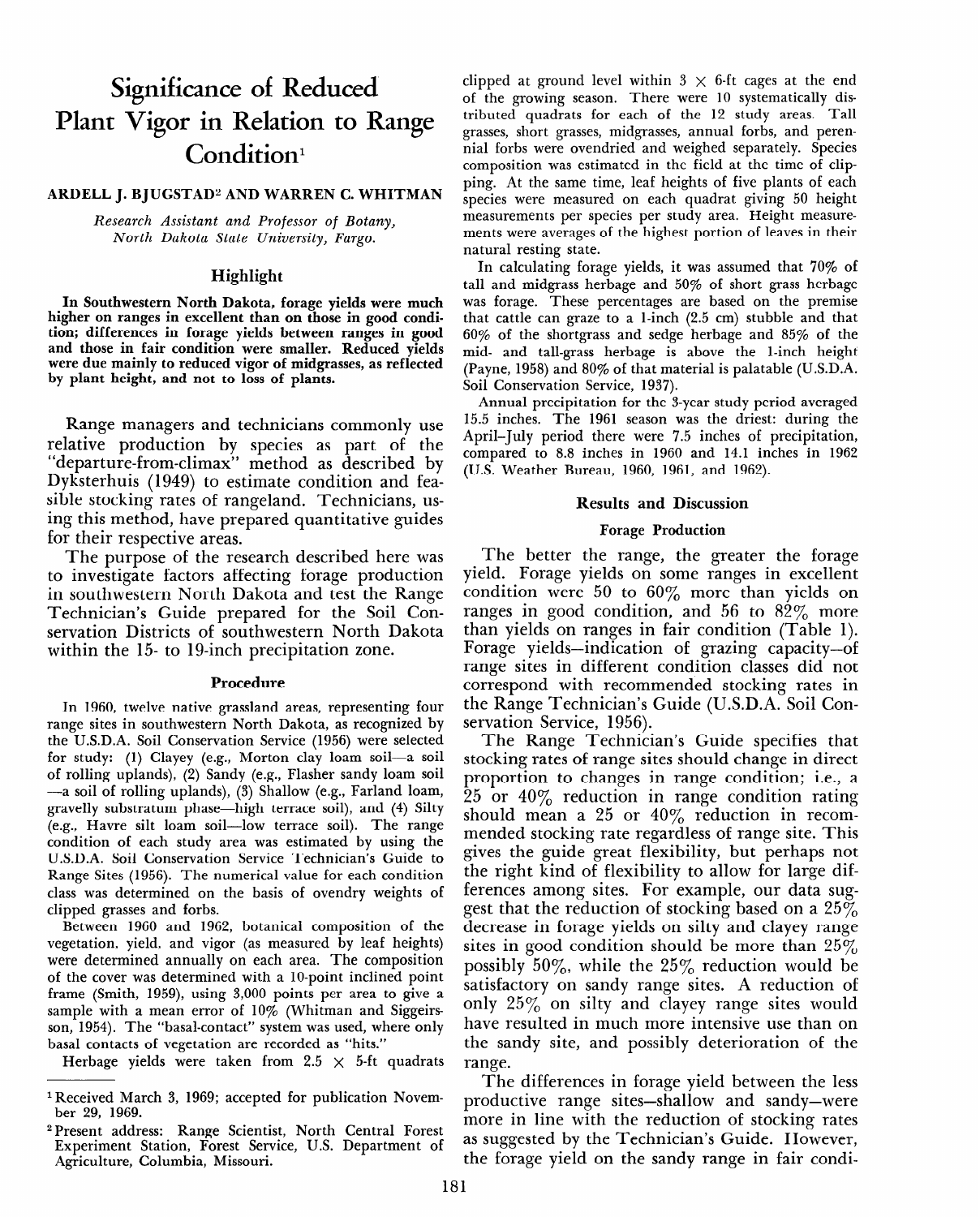|                                 | Range condition rating |           | Difference <sup>2</sup> | Herbage | Forage | Difference   |
|---------------------------------|------------------------|-----------|-------------------------|---------|--------|--------------|
| Site                            | Descriptive            | Numerical | $(\%)$                  | yield   | yield  | $(\%)$       |
| Silty-Havre                     |                        |           |                         |         |        |              |
| silt loam                       | Excellent              | 92        | $\bf{0}$                | 1,714   | 1,169  | $\theta$     |
|                                 | Good                   | 72        | $-22$                   | 1,123   | 572    | $-51$        |
|                                 | Fair                   | 48        | $-48$                   | 1,273   | 667    | $-43$        |
| Clayey-Morton                   |                        |           |                         |         |        |              |
| clay loam                       | Excellent              | 78        | $\theta$                | 1,595   | 956    | $\mathbf{0}$ |
|                                 | Good                   | 58        | $-26$                   | 1,326   | 576    | $-40$        |
|                                 | Fair                   | 32        | $-59$                   | 1,700   | 536    | $-44$        |
| Shallow-Farland                 |                        |           |                         |         |        |              |
| loam, gravelly substratum phase | Excellent              | 76        | $\theta$                | 1,223   | 644    | $\mathbf{0}$ |
|                                 | Good                   | 57        | $-25$                   | 1,020   | 450    | $-30$        |
|                                 | Fair                   | 48        | $-37$                   | 732     | 370    | $-42$        |
| Sandy-Flasher                   |                        |           |                         |         |        |              |
| sandy loam                      | Excellent              | 75        | $\mathbf{0}$            | 996     | 564    | $\theta$     |
|                                 | Good                   | 66        | $-12$                   | 719     | 394    | $-30$        |
|                                 | Fair                   | 40        | $-47$                   | 1,010   | 460    | $-18$        |

Table 1. Herbage production (lb/acre, ovendry), forage production (lb/acre, ovendry),<sup>1</sup> and range condition ratings on **four range sites of southwestern North Dakota.** 

l Forbs excluded.

2Refers to magnitude of difference stepwise from excellent to good and excellent to fair.

tion was higher than expected in relation to yield on ranges in good condition.

Range deterioration from excellent to good condition appears to be more serious economically than deterioration from good to fair condition, and hence, probably should receive more attention. A drastic deterioration of cover leading to irreparable soil loss on ranges in fair condition, of course, would require immediate attention. However, we found no losses of total basal cover associated with deteriorated range condition.

# **Vegetation Composition Based on Cover**

Plant basal cover gave a more realistic estimate of plant composition than herbage yield by weight. Determining specific composition using the specific condition of the clayer Shallow Sandy Determining species composition using basal cover<br>often requires exhaustive sampling (Whitman and Siten requires exhaustive sampling (with that and excellent condition<br>Siggeirsson, 1954), but does provide a reliable basis Tall grasses 0 0 0 0 235 for checking changes in plant groups. Midgrasses 1,147 616 315 200

for checking changes in plant groups.<br>Basal cover was low for the most productive species, the midgrasses-mainly Agropyron sp., *Stipa*  species, the *hingrasses*-manny *Agropyron* sp., sup sp., and *Koeleria cristata* (L) Pers. Tall grasses mainly Andropogon sp. and Calamovilfa longifolia  $(Hook)$  Scribn.—contributed only a small percentage to total cover, though their forage yields were appreciable on sandy range site  $(Table 2)$ . On some soils, midgrass cover varied only slightly between excellent and good ranges (Table 3). However, midgrass forage yield was much less on the good range. Obviously, much of this reduction is the result of reduced vigor of the individual plants, rather than reduction in basal cover. This is important in determining the responsiveness of these

ranges to grazing management. In order to increase production on these ranges, conditions favoring restoration of vigor should be established, not necessarily conditions needed to restore the species in the cover.

A rest-rotation system of grazing similar to that advocated by Hormay and Talbot (1961) might give plants the rest needed to restore vigor and

**Table 2. Forage production (lb/acre, ovendry)l by plant group in relation to range condition on the various range sites of southwestern North Dakota.** 

| Plant group<br>and range | Range sites |        |          |       |  |
|--------------------------|-------------|--------|----------|-------|--|
| condition                | Silty       | Clayey | Shallow  | Sandy |  |
| Excellent condition      |             |        |          |       |  |
| Tall grasses             | 0           | 0      | 0        | 225   |  |
| Midgrasses               | 1,147       | 616    | 315      | 200   |  |
| Short grasses            | 22          | 340    | 329      | 142   |  |
| Total cover              | 1,169       | 956    | 644      | 567   |  |
| Good condition           |             |        |          |       |  |
| Tall grasses             | 0           | 46     | $\theta$ | 128   |  |
| Midgrasses               | 385         | 274    | 71       | 96    |  |
| Short grasses            | 188         | 256    | 379      | 170   |  |
| Total cover              | 573         | 576    | 450      | 394   |  |
| Fair condition           |             |        |          |       |  |
| Tall grasses             | 0           | 0      | 0        | 0     |  |
| Midgrasses               | 104         | 106    | 69       | 76    |  |
| Short grasses            | 563         | 430    | 301      | 384   |  |
| Total cover              | 667         | 536    | 370      | 460   |  |

<sup>1</sup>Forbs excluded.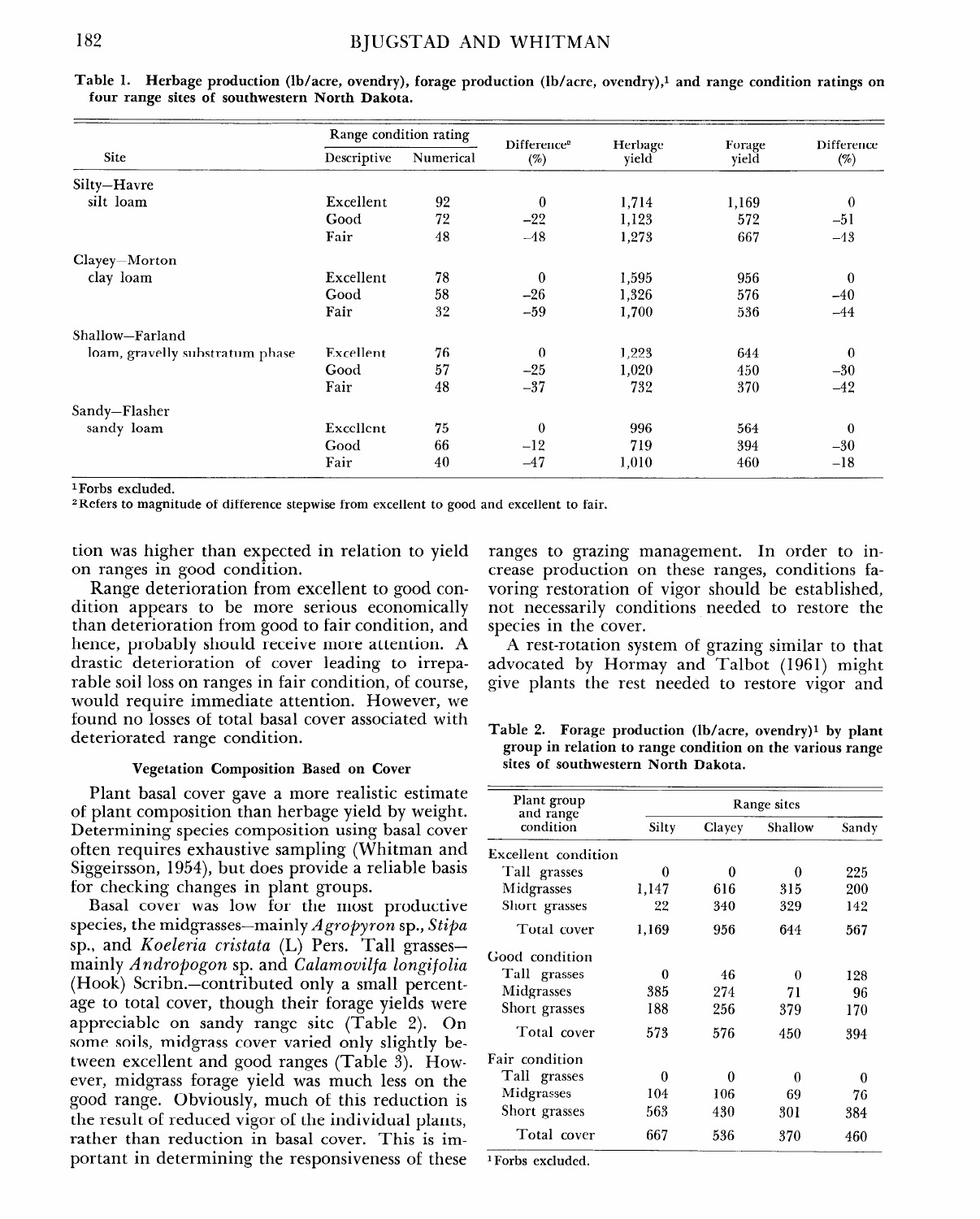| Range condition       | Range sites |    |                |                |  |
|-----------------------|-------------|----|----------------|----------------|--|
| and plant<br>grouping | Silty       |    | Clayey Shallow | Sandy          |  |
| Excellent condition   |             |    |                |                |  |
| Tall grasses          | 0           | 0  | 0              | $\overline{2}$ |  |
| Midgrasses            | 11          | 6  | 4              | 6              |  |
| Short grasses         | 1           | 22 | 32             | 23             |  |
| Forbs                 | 18          | 0  | 1              | 1              |  |
| Total cover           | 30          | 28 | 37             | 32             |  |
| Good condition        |             |    |                |                |  |
| Tall grasses          | 0           | 2  | 0              | l              |  |
| Midgrasses            | 6           | 8  | 3              | 4              |  |
| Short grasses         | 8           | 24 | 43             | 37             |  |
| Forbs                 | 19          | 3  | 2              | I              |  |
| Total cover           | 33          | 37 | 48             | 43             |  |
| Fair condition        |             |    |                |                |  |
| Tall grasses          | 0           | ı  | 0              | 0              |  |
| Midgrasses            | 4           | 2  | 4              | 2              |  |
| Short grasses         | 26          | 47 | 41             | 33             |  |
| Forbs                 | 8           | 5  | 0              | l              |  |
| Total cover           | 38          | 55 | 45             | 36             |  |

**Table 3. Basal cover (%) of vegetation in relation to range condition on four range sites in southwestern North Dakota.** 

also restore species if necessary; these authors stressed that selective grazing of the vegetation is the prime cause of range deterioration. They pointed out that selective grazing cannot be prevented, but its harmful effects may be overcome by resting the range at intervals. Their interpretations are strengthened further by Johnson's (1965) investigations in Wyoming.

The increase in total basal cover found on deteriorated ranges was due to the increase in basal cover of short grasses, primarily blue grama (Bou*teloua gracilis* (Michx. Torr.)), (Table 3). Basal cover gracus (michal cont), (cable b). Dasar cover of short grass speeles increased more than the midgrasses decreased, indicating that short grasses not only replaced some of the midgrasses, but also occupied part of the area not previously occupied by plants. Perennial and annual forbs made up only a small portion of the basal cover on most range areas regardless of condition.

# **Leaf and Plant Heights**

 $T$  small changes in cover between ranges in cover between ranges in cover between  $\mathbf{r}$ excellent and good conditions and good conditions of the notation do not explain the state of the north state of the north state of the north state of the north state of the north state of the north state of the north stat excellent and good condition do not explain the large difference in forage yields on these ranges. Consequently, this indicates that some condition other than composition and cover is responsible, and this logically would be plant vigor.

Plant height (leaf or seed stalk) has been used as an indication of plant vigor (Hanson, 1950; Brown, 1954; Parker, 1954; Short and Woolfolk, 1956; and Cook and Goebel, 1962). Even so, leaf

| Table 4. Average leaf heights (cm) of four major mid-    |  |
|----------------------------------------------------------|--|
| grasses and the major short grass and two sedges under   |  |
| different range condition classes on four range sites in |  |
| southwestern North Dakota. <sup>1</sup>                  |  |

|                       | Range sites |        |         |       |  |
|-----------------------|-------------|--------|---------|-------|--|
| Species and condition | Silty       | Clayey | Shallow | Sandy |  |
| Major midgrass        |             |        |         |       |  |
| Agropyron smithii     |             |        |         |       |  |
| Excellent             | 38          | 31     | 29      | 29    |  |
| Good                  | 29          | 23     | 24      | 28    |  |
| Fair                  | 25          | 24     | 22      |       |  |
| Koeleria cristata     |             |        |         |       |  |
| Excellent             |             | 13     | 14      | 10    |  |
| Good                  |             | 12     | 7       | 8     |  |
| Fair                  |             | 13     | 5       |       |  |
| Stipa comata          |             |        |         |       |  |
| Excellent             | 31          | 20     | 26      | 24    |  |
| Good                  | 22          | 20     | 14      | 16    |  |
| Fair                  | 18          | 16     | 11      | 16    |  |
| Stipa viridula        |             |        |         |       |  |
| Excellent             | 43          |        |         |       |  |
| Good                  | 29          |        |         |       |  |
| Fair                  |             |        |         |       |  |
| Major short grass     |             |        |         |       |  |
| and sedges            |             |        |         |       |  |
| Bouteloua gracilis    |             |        |         |       |  |
| Excellent             | 13          | 10     | 13      | 6     |  |
| Good                  | 8           | 10     | 7       | 6     |  |
| Fair                  | 9           | 10     | 4       | 6     |  |
| Carex eleocharis      |             |        |         |       |  |
| Excellent             |             | 10     | 9       | 14    |  |
| Good                  |             | 8      | 8       | 9     |  |
| Fair                  |             | 8      | 9       | 8     |  |
| Carex filifolia       |             |        |         |       |  |
| Excellent             |             | 11     | 14      | 12    |  |
| Good                  |             | 12     | 8       | 8     |  |
| Fair                  |             |        | 8       | 8     |  |

1A dash in data columns means species did not occur in ap-A uasil in uata columns meal

height measurements must be confined to a few  $\mathbf{r}$ key species in the sufficient of the sufficient of the sufficient of the sufficient of the sufficient of the sufficient of the sufficient of the sufficient of the sufficient of the sufficient of the sufficient of the suffi key species in order to provide sufficient numbers to detect differences due to grazing. Leaf heights are probably more useful in grass studies than stalk heights because production of seed stalks varies. greatly in relation to season as well as grazing use.

On most study areas average leaf heights were obtained for four midgrasses—western wheatgrass *(Agropyron smithii Rydb.), prairie Junegrass (Koe*leria cristata (L.) Pers.), needleandthread (Stipa *comata* Trin. and Rupr.), and green needlegrass (S. viridula Trin.). The reductions in leaf heights of the midgrasses, while somewhat variable, were generally greatest between excellent and good condition ranges with only small differences between the average leaf heights on good and fair condition<br>ranges (Table 4).